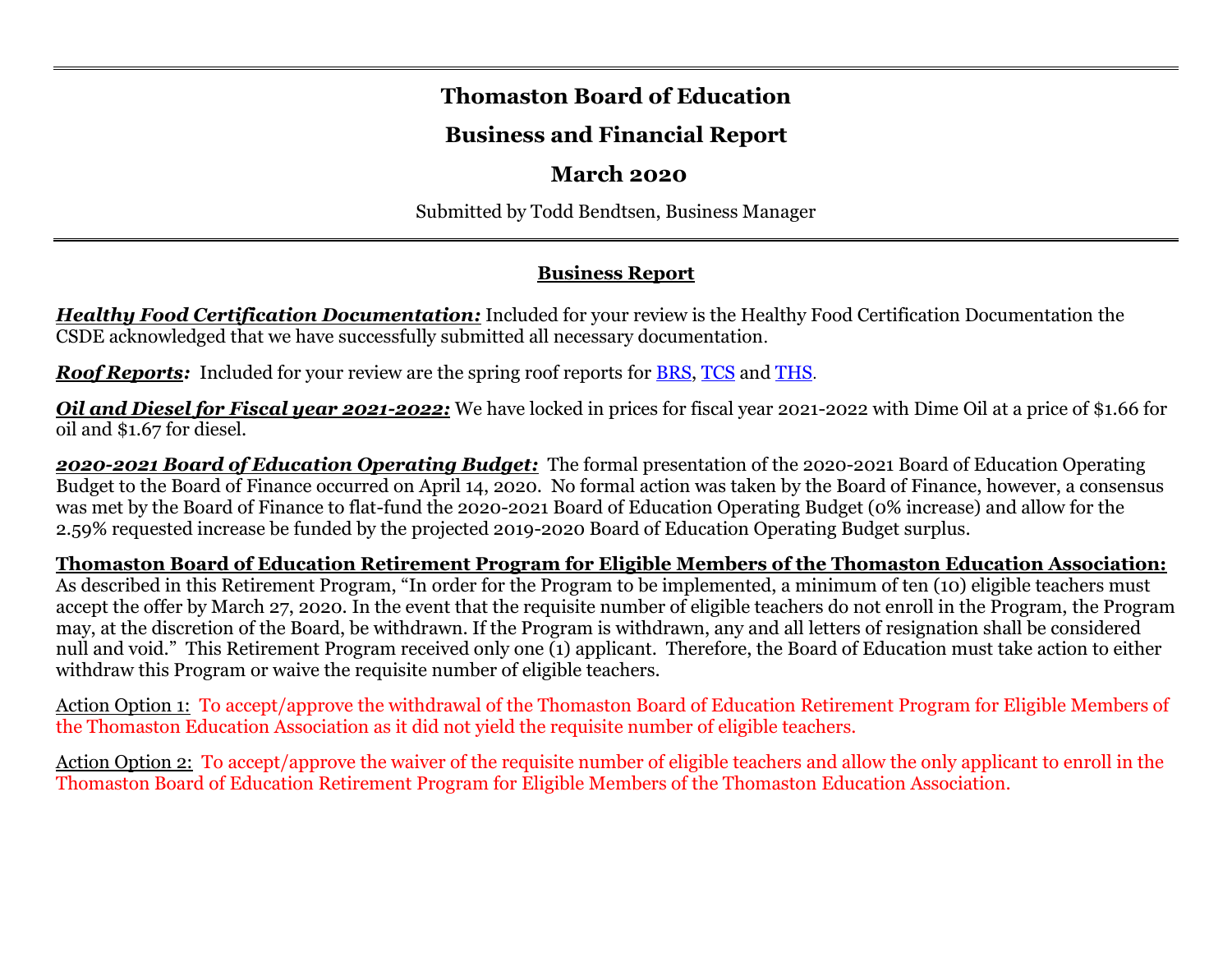# *20***19-2020 Budget Table without Encumbrances**

The 2019-2020 Budget Table without Encumbrances shows the budget expended **67.04%**. Expenditures for March 2020 for the 2019- 2020 fiscal year are **\$1,224,591.45.** Last year at this time, we were 69.86% expended**.**

| <b>Object and Description</b>         | <b>Original Budget</b> | <b>Transfers</b> | <b>Adjusted</b><br>Appropriation | <b>Year-to-Date</b><br>(YTD) Expended | Year-to-<br><b>Date Percent</b><br><b>Expended</b> |
|---------------------------------------|------------------------|------------------|----------------------------------|---------------------------------------|----------------------------------------------------|
| 111 CERTIFIED PERSONNEL               | \$6,741,659.00         |                  | \$6,741,659.00                   | \$4,235,485.22                        | 62.83%                                             |
| <b>112 NON-CERTIFIED PERSONNEL</b>    | \$1,750,507.00         | $(*1,527.65)$    | \$1,748,979.35                   | \$1,227,614.47                        | 70.19%                                             |
| <b>200 EMPLOYEE BENEFITS</b>          | \$2,612,788.00         |                  | \$2,612,788.00                   | \$1,683,923.70                        | 64.45%                                             |
| 300 OTHER PROF TECH SERVICE           | \$684,203.00           | $(\$2199.00)$    | \$682,004.00                     | \$580,466.43                          | 85.11%                                             |
| 400 PROPERTY SERVICE                  | \$666,980.00           | \$9941.22        | \$676,921.22                     | \$440,946.79                          | 65.14%                                             |
| 510 PUPIL TRANSPORTATION              | \$928,584.00           |                  | \$928,584.00                     | \$614,669.23                          | 66.19%                                             |
| 521 LIABILITY INSURANCE               | \$324.00               |                  | \$324.00                         | \$100.00                              | 30.86%                                             |
| 560 TUITION                           | \$484,438.00           |                  | \$484,438.00                     | \$324,404.93                          | 66.97%                                             |
| <b>563 SPECIAL EDU NON PUBLIC</b>     | \$379,519.00           |                  | \$379,519.00                     | \$429,262.44                          | 113.11%                                            |
| 590 OTHER PURCHASED SERVICE           | \$86,232.00            |                  | \$86,232.00                      | \$52,976.95                           | 61.44%                                             |
| <b>611 INSTRUCTIONAL SUPPLIES</b>     | \$180,080.00           | \$4,609.31       | \$184,689.31                     | \$163,459.22                          | 88.50%                                             |
| 641 TEXTBOOKS                         | \$42,367.00            | $(\$6,309.66)$   | \$36,057.34                      | \$35,644.31                           | 98.85%                                             |
| <b>642 LIBRARY BOOKS &amp; PER</b>    | \$19,467.00            | (1,161.76)       | \$18,305.24                      | \$8,815.14                            | 48.16%                                             |
| <b>690 OTHER SUPPLIES &amp; MATER</b> | \$170,294.00           | $(\$1,009.60)$   | \$169,284.40                     | \$141,126.30                          | 83.37%                                             |
| <b>730 INSTRUCT EQUIPMENT</b>         | \$78,413.00            |                  | \$78,413.00                      | \$82,049.46                           | 104.64%                                            |
| 735 TECHNOLOGY SOFTWARE               | \$9,940.00             |                  | \$9,940.00                       | \$17,696.47                           | 178.03%                                            |
| 739 OTHER EQUIPMENT                   | \$245,472.00           | (1634.36)        | \$243,837.64                     | \$71,782.19                           | 29.44%                                             |
| <b>890 OTHER OBJECTS</b>              | \$175,859.00           | $(\$708.50)$     | \$175,150.50                     | \$118,177.27                          | 67.47%                                             |
| <b>TOTAL:</b>                         | \$15,257,126.00        | \$0.00           | \$15,257,126.00                  | \$10,228,600.52                       | 67.04%                                             |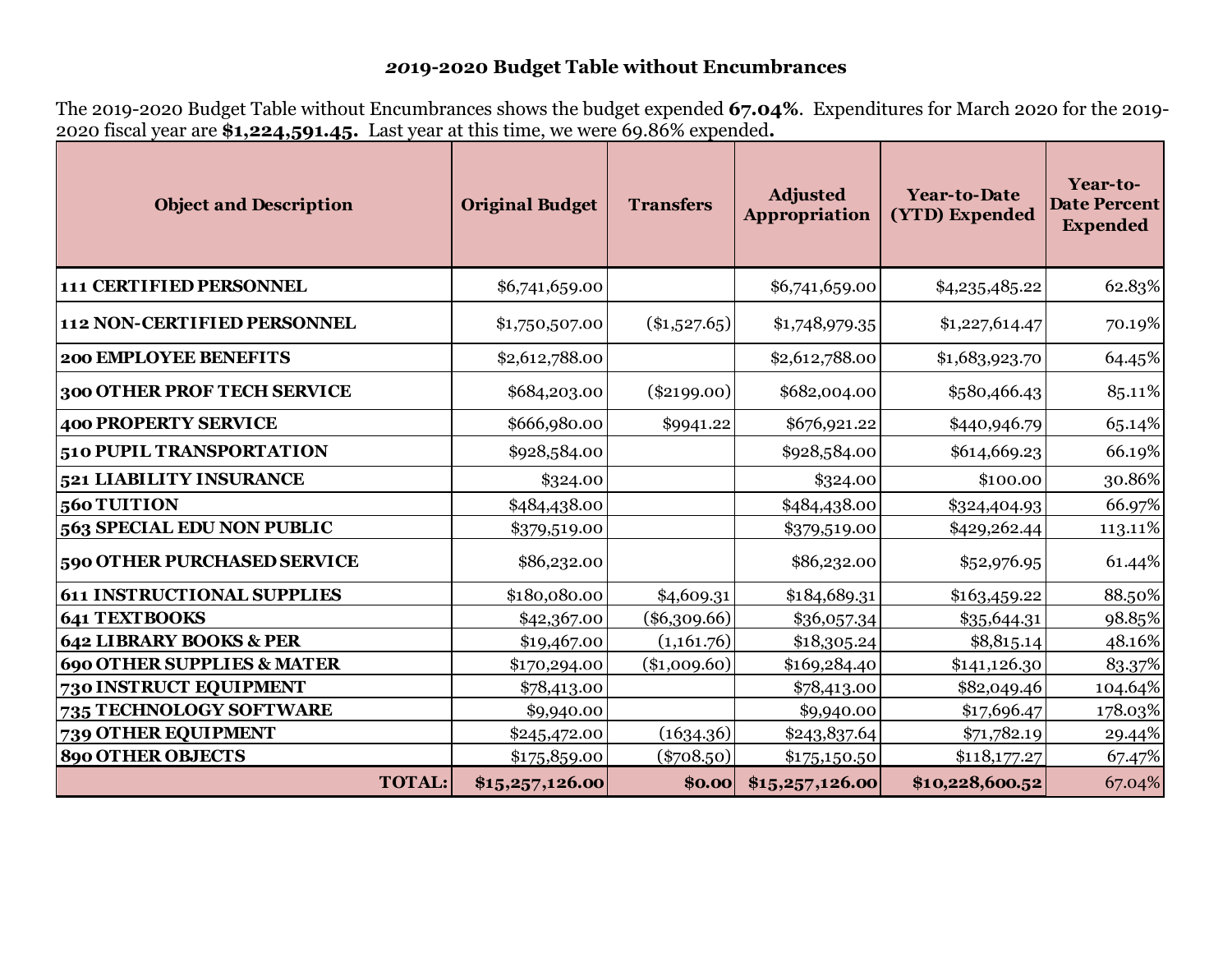# **2019-2020 Budget Table with Encumbrances**

The 2019-2020 Budget Table with Encumbrances shows the budget expended **72.13%**. Last year at this time, we were 75.13% expended.

| <b>Object and Description</b>         | <b>Original Budget</b> | <b>Transfers</b> | <b>Adjusted</b><br><b>Appropriation</b> | <b>Encumbered</b> | <b>Year-to-Date</b><br>(YTD)<br><b>Expended</b> | Year-to-<br>Date<br>Percent<br><b>Expended</b> |  |
|---------------------------------------|------------------------|------------------|-----------------------------------------|-------------------|-------------------------------------------------|------------------------------------------------|--|
| 111 CERTIFIED PERSONNEL               | \$6,741,659.00         |                  | \$6,741,659.00                          |                   | \$4,235,485.22                                  | 62.83%                                         |  |
| 112 NON-CERTIFIED PERSONNEL           | \$1,750,507.00         | $(\$1,527.65)$   | \$1,748,979.35                          |                   | \$1,227,614.47                                  | 70.19%                                         |  |
| <b>200 EMPLOYEE BENEFITS</b>          | \$2,612,788.00         |                  | \$2,612,788.00                          |                   | \$1,683,923.70                                  | 64.45%                                         |  |
| 300 OTHER PROF TECH SERVICE           | \$684,203.00           | $(\$2199.00)$    | \$682,004.00                            | \$145,651.75      | \$580,466.43                                    | 106.47%                                        |  |
| <b>400 PROPERTY SERVICE</b>           | \$666,980.00           | \$9941.22        | \$676,921.22                            | \$38,970.41       | \$440,946.79                                    | 70.90%                                         |  |
| 510 PUPIL TRANSPORTATION              | \$928,584.00           |                  | \$928,584.00                            | \$93,593.92       | \$614,669.23                                    | 76.27%                                         |  |
| 521 LIABILITY INSURANCE               | \$324.00               |                  | \$324.00                                |                   | \$100.00                                        | 30.86%                                         |  |
| 560 TUITION                           | \$484,438.00           |                  | \$484,438.00                            | \$251,728.71      | \$324,404.93                                    | 118.93%                                        |  |
| 563 SPECIAL EDU NON PUBLIC            | \$379,519.00           |                  | \$379,519.00                            | \$187,889.99      | \$429,262.44                                    | 162.61%                                        |  |
| 590 OTHER PURCHASED SERVICE           | \$86,232.00            |                  | \$86,232.00                             | \$6,145.76        | \$52,976.95                                     | 68.56%                                         |  |
| <b>611 INSTRUCTIONAL SUPPLIES</b>     | \$180,080.00           | \$4,609.31       | \$184,689.31                            | \$12,752.17       | \$163,459.22                                    | 95.41%                                         |  |
| <b>641 TEXTBOOKS</b>                  | \$42,367.00            | $(\$6,309.66)$   | \$36,057.34                             | 223.62            | \$35,644.31                                     | 99.47%                                         |  |
| 642 LIBRARY BOOKS & PER               | \$19,467.00            | (1,161.76)       | \$18,305.24                             | 2,649.50          | \$8,815.14                                      | 62.63%                                         |  |
| <b>690 OTHER SUPPLIES &amp; MATER</b> | \$170,294.00           | $(*1,009.60)$    | \$169,284.40                            | \$9,189.82        | \$141,126.30                                    | 88.80%                                         |  |
| 730 INSTRUCT EQUIPMENT                | \$78,413.00            |                  | \$78,413.00                             | \$4,358.97        | \$82,049.46                                     | 110.20%                                        |  |
| 735 TECHNOLOGY SOFTWARE               | \$9,940.00             |                  | \$9,940.00                              | 0.00              | \$17,696.47                                     | 178.03%                                        |  |
| 739 OTHER EQUIPMENT                   | \$245,472.00           | (1634.36)        | \$243,837.64                            | \$2,453.21        | \$71,782.19                                     | 30.44%                                         |  |
| <b>890 OTHER OBJECTS</b>              | \$175,859.00           | $(\$708.50)$     | \$175,150.50                            | \$20,462.71       | \$118,177.27                                    | 79.15%                                         |  |
| <b>TOTAL:</b>                         | \$15,257,126.00        | \$0.00           | \$15,257,126.00                         | \$776,070.54]     | \$10,228,600.52                                 | 72.13%                                         |  |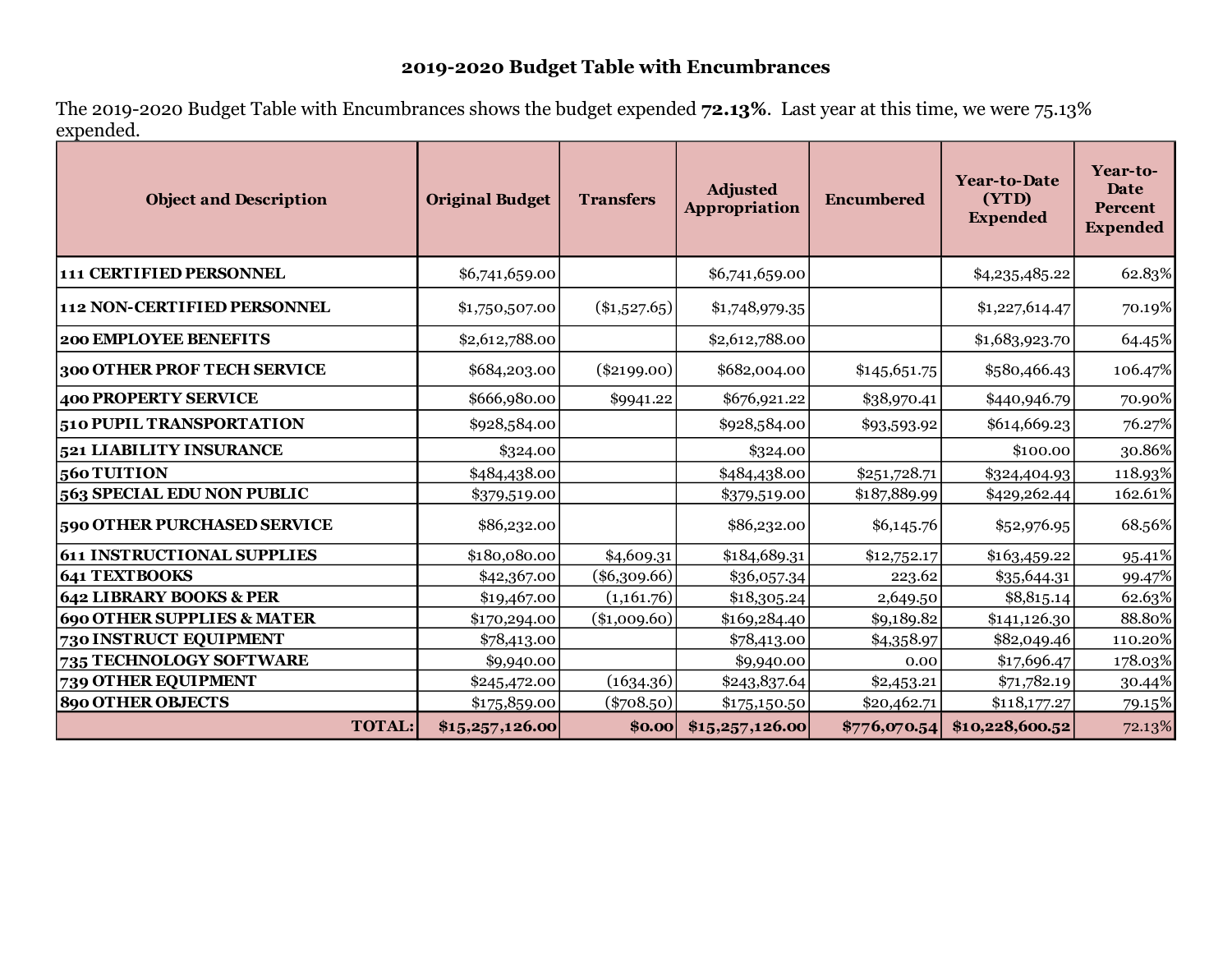#### *2019-2021 Grant Report*

| Grant<br><b>Fiscal</b><br><b>Year End</b> | Andrews on record are ono an second The taste seron ono an avanasse Anni appropriations and expenditures.<br><b>Grant Name/Description</b> | Original<br><b>Budget</b> | <b>Transfers</b> | <b>Adjusted</b><br><b>Appropriation</b> | Year-to-<br><b>Date</b><br><b>Expended</b> | <b>Percent</b><br><b>Expended</b> |
|-------------------------------------------|--------------------------------------------------------------------------------------------------------------------------------------------|---------------------------|------------------|-----------------------------------------|--------------------------------------------|-----------------------------------|
| $20 - Jun$                                | <b>Competetive School Readiness</b>                                                                                                        | \$3,881.00                | \$0.00           | \$3,881.00                              |                                            | 0.00%                             |
| $20 - Jun$                                | <b>School Readiness</b>                                                                                                                    | \$175,203.00              | \$0.00           | \$175,203.00                            | \$112,694.00                               | 64.32%                            |
| $20 - Jun$                                | Title I                                                                                                                                    | \$3,380.81                | \$0.00           | \$3,380.81                              | \$0.00                                     | 0.00%                             |
| $20 - Jun$                                | Title IIA                                                                                                                                  | \$19,179.00               | \$0.00           | \$19,179.00                             | \$12,676.99                                | 66.10%                            |
| $20 - Jun$                                | <b>IDEA</b> Section 611                                                                                                                    | \$19,095.30               | \$0.00           | \$19,095.30                             | \$8,309.51                                 | 43.52%                            |
| $20 - Jun$                                | <b>Smart Start Operations</b>                                                                                                              | \$75,000.00               | \$0.00           | \$75,000.00                             | \$44,100.00                                | 58.80%                            |
| <b>SUBTOTAL</b>                           |                                                                                                                                            | \$220,739.11              | \$0.00           | \$220,739.11                            | \$177,780.50                               | 80.54%                            |
| $21 - Jun$                                | <b>IDEA</b> Section 611                                                                                                                    | \$233,274.00              | \$0.00           | \$233,274.00                            | \$138,810.00                               | 59.51%                            |
| $21 - Jun$                                | <b>IDEA</b> Section 619                                                                                                                    | \$18,711.00               | \$0.00           | \$18,711.00                             | \$11,226.00                                | 60.00%                            |
| $21 - Jun$                                | Title I                                                                                                                                    | \$82,161.00               | \$0.00           | \$82,161.00                             | \$40,500.00                                | 49.29%                            |
| $21 - Jun$                                | Title IIA                                                                                                                                  | \$19,364.00               | \$0.00           | \$19,364.00                             |                                            | 0.00%                             |
| <b>SUBTOTAL</b>                           |                                                                                                                                            | \$353,510.00              | \$0.00           | \$353,510.00                            | \$190,536.00                               | 53.90%                            |
| <b>GRAND TOTAL</b>                        |                                                                                                                                            | \$574,249.11              | \$0.00           | \$574,249.11                            | \$368,316.50                               | 64.14%                            |

All grant funds on record are shown below. The table below shows all available grant appropriations and expenditures.

Unlike the comparison that can be made between the percent, expended and the percent completed of the fiscal year, the percent expended for grants cannot be compared as simply because some of these grant funds were available in the 2019-2020 fiscal year and some will be available through the 2020-2021 fiscal year.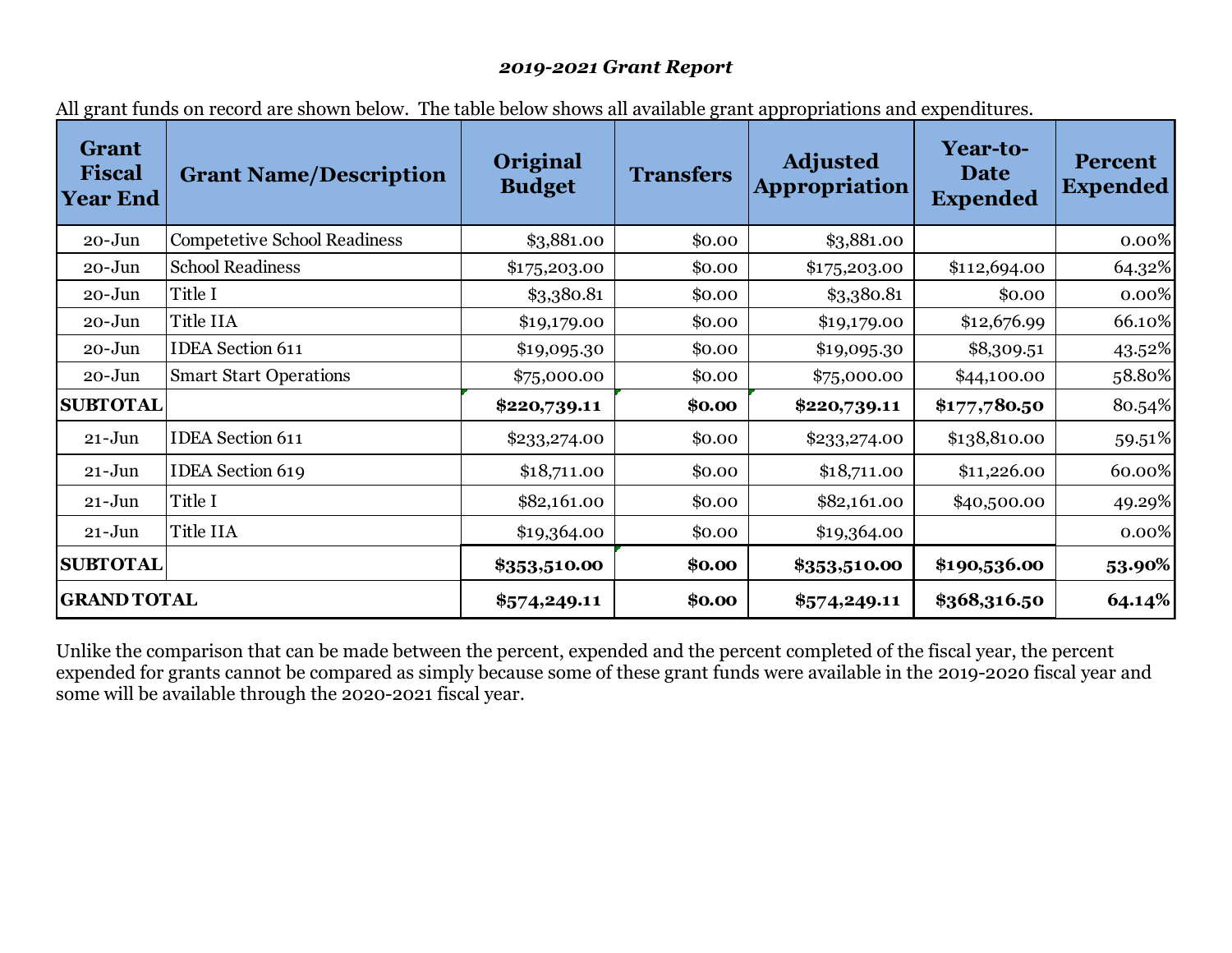#### *2019-2020 Projection*

*The 2019-2020 budget projection shows the budget projection of a \$230,000 surplus. The Salary line items are running a surplus because of the school shutdown, which reduced coaching and extracurricular stipend payments. The Employee Benefits line item is running a surplus because of less people on insurance than anticipated and a lower required pension contribution. The deficit in the Other Professional Services line is because of the new Human Resources Specialist contract with EdAdvance and the cost of a Clinician for the TLC program that will be paid to Effective School Solutions; this is offset by lower than anticipated substitute teacher costs because of the shutdown. Pupil Transportation is showing a surplus because of our ability to share costs using our transportation consortium and reduced costs because of the shutdown. The Equipment and Capital line item is showing a deficit because of the cost of a new accounting software package to replace our current system that was required due to the unanticipated obsolescence of the district's current accounting software. In addition, there was a need to purchase Chromebooks because of distance learning.*

| Object | <b>Description</b>                  | Adopted<br><b>Budget</b> | <b>Transfers</b> |  | <b>Expended to</b><br>Encumbered<br>Date |                          | <b>Balance</b>       | Projection   |                | <b>Projected Year-</b><br><b>End Balance</b> |            |
|--------|-------------------------------------|--------------------------|------------------|--|------------------------------------------|--------------------------|----------------------|--------------|----------------|----------------------------------------------|------------|
|        |                                     |                          |                  |  |                                          |                          |                      |              |                |                                              |            |
| 111    | <b>Certified Personnel Wages</b>    | \$<br>6.741.659          |                  |  | \$<br>4,235,485                          |                          | \$<br>2,506,174      | \$           | 2,441,617      |                                              | 64,557     |
| 112    | Non-Certified Personnel Wages       | 1,750,507                | (1,527)          |  | 1,227,615                                |                          | \$<br>470,163        | \$           | 395,747        |                                              | 74,416     |
|        | <b>Subtotal Wages</b>               | \$<br>8,492,166 \$       | (1,527)          |  | \$<br>$5,463,100$ \$                     |                          | \$<br>$3,027,539$ \$ |              |                |                                              | 138,973    |
|        |                                     |                          |                  |  |                                          |                          |                      |              |                |                                              |            |
| 200    | <b>Employee Benefits</b>            | 2,612,788                |                  |  | 1,683,924                                |                          | 928,864              | \$           | 749,011        |                                              | 179,853    |
|        | Subtotal Personnel Expense          | $11,104,954$ \$          | (1,527)          |  | \$<br>7,147,024                          | $\vert$ \$               | 3,956,403<br>\$      | $\sqrt{3}$   | $3,586,375$ \$ |                                              | 318,826    |
|        |                                     |                          |                  |  |                                          |                          |                      |              |                |                                              |            |
| 300    | <b>Othr Prof Technical Services</b> | \$<br>684,203            | \$<br>(2, 199)   |  | \$<br>580,567                            | \$<br>145,651            | $(44,214)$ \$        |              | (10, 310)      |                                              | (33,904)   |
| 400    | <b>Property Services</b>            | 666,980                  | 9,941            |  | 440.947                                  | 38,970                   | 197,004              | $\mathbf{S}$ | 139,841        |                                              | 57,163     |
| 510    | <b>Pupil Transportation</b>         | 928,584                  |                  |  | 614,669                                  | 93,594                   | 220,321              | \$           | 193,101        |                                              | 27,220     |
| 560    | Tuition                             | 484,438                  |                  |  | 324,405                                  | 251.729                  | $(91,696)$ \$        |              | (131,688)      |                                              | 39,992     |
| 563    | Special Ed Non Public Tuition       | 379,519                  |                  |  | 429,262                                  | 187,890                  | $(237, 633)$ \$      |              | (191, 866)     |                                              | (45, 767)  |
| 5XX    | <b>Other Purchased Services</b>     | 86,556                   |                  |  | 52,977                                   | 6,146                    | 27,433               | \$           | 22,339         |                                              | 5,094      |
| 6XX    | <b>Supplies</b>                     | 412,208                  | (3,873)          |  | 349,044                                  | 24,815                   | 34,476               | \$           | 23,951         |                                              | 10,525     |
| 7XX    | Equipment & Capital                 | 333,825                  | (1,634)          |  | 171,529                                  | 6.812                    | 153,850              | \$.          | 339,510        |                                              | (185, 660) |
| 8XX    | Dues & Fees & Other Objects         | 175.859                  | (708)            |  | 118,177                                  | 20,463                   | 36,511               | \$           |                |                                              | 36,511     |
|        | Subtotal Non-Personnel Expense      | \$<br>$4,152,172$ \$     | 1,527            |  | \$<br>3,081,577                          | $\sqrt{3}$<br>776,070 \$ | 296,052              | l \$         | 384,878   \$   |                                              | (88, 826)  |
|        |                                     |                          |                  |  |                                          |                          |                      |              |                |                                              |            |
|        | TOTAL FY2020                        | $$15,257,126$ \\$        | $\blacksquare$   |  | \$<br>10,228,601                         | \$<br>776,070            | \$<br>$4,252,455$ \$ |              | 3,971,253      | \$                                           | 230,000    |